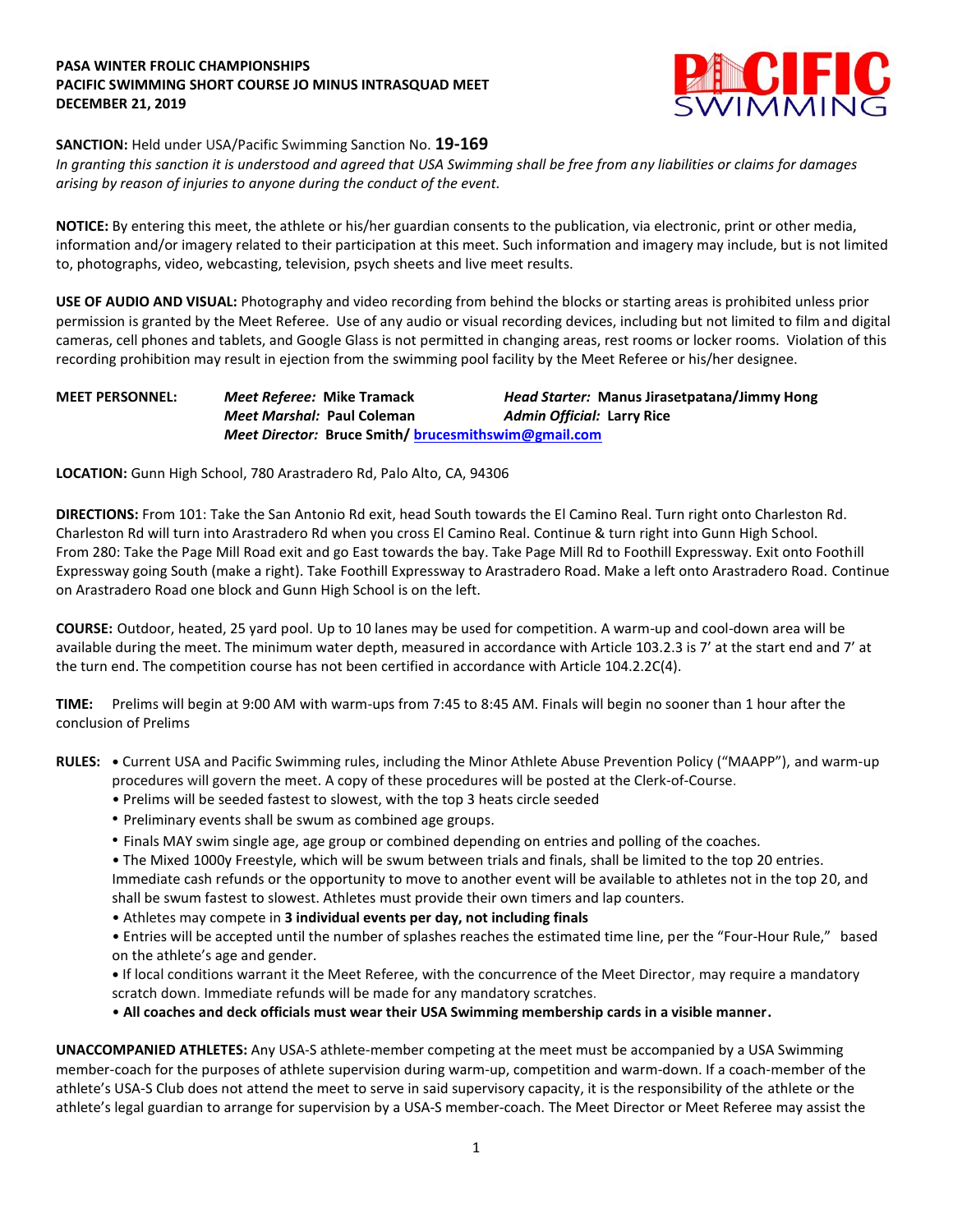athlete in making arrangements for such supervision; however, it is recommended that such arrangements be made in advance of the meet by the athlete's USA-S Club Member-Coach.

**RACING STARTS:** Athletes must be certified by a USA-S member-coach as being proficient in performing a racing start, or must start the race in the water. It is the responsibility of the athlete or the athlete's legal guardian to ensure compliance with this requirement.

**RESTRICTIONS:** • Smoking and the use of other tobacco products is prohibited on the pool deck, in the locker rooms, in

spectator seating, on standing areas and in all areas used by athletes, during the meet and during warm-up periods.

- Sale and use of alcoholic beverages is prohibited in all areas of the meet venue.
- No glass containers are allowed in the meet venue.
- No propane heater is permitted except for snack bar/meet operations.
- All shelters must be properly secured.
- Deck Changes are prohibited.

• Operation of a drone, or any other flying apparatus, is prohibited over the venue (pools, athlete/coach areas, spectator areas and open ceiling locker rooms) any time athletes, coaches, officials and/or spectators are present.

• Destructive devices, to include but not limited to, explosive devices and equipment, firearms (open or concealed), blades, knives, mace, stun guns and blunt objects are strictly prohibited in the swimming facility and its surrounding areas. If observed, the Meet Referee or his/her designee may ask that these devices be stored safely away from the public or removed from the facility. Noncompliance may result in the reporting to law enforcement authorities and ejection from the facility. Law enforcement officers (LEO) are exempt per applicable laws.

**ELIGIBILITY:** • Athletes must be current members of USA-S and enter their name and registration number on the meet entry card as they are shown on their Registration Card. If this is not done, it may be difficult to match the athlete with the registration and times database. The meet host will check all athlete registrations against the SWIMS database and if not found to be registered, the Meet Director shall accept the registration at the meet (a \$10 surcharge will be added to the regular registration fee). Duplicate registrations will be refunded by mail.

 • Meet is open to eligible athlete members from PASA only. Athletes who are unattached, but participating with PASA are eligible to compete.

- Entries with **"NO TIME" will NOT be ACCEPTED**
- Entries must be in SCY times.
- Athletes who have achieved the Pacific Swimming JO Time Standard for their age group (and 14&Older who have achieved the 14 year old Pacific Swimming JO Time Standard) for an event may NOT enter that event.
- Disabled athletes are welcome to attend this meet and should contact the Meet Director or Meet Referee regarding any special accommodations on entry times and seeding per Pacific Swimming policy.
- The athlete's age will be the age of the athlete on the first day of the meet.

**ENTRY FEES:** \$35 entry fee per athlete, with an additional \$10 for the 1000y freestyle.

**ONLINE ENTRIES:** To enter online go to **[http://www.fastswims.com](http://www.fastswims.com/)** to receive an immediate entry confirmation. This method requires payment by credit card. FastSwims charges a processing fee for this service, 6.5% of the total Entry Fees plus \$0.75 per transaction, regardless of number of athletes. Please note that the processing fee is a separate fee from the Entry Fees. Online entries will be accepted through Sunday, December 15<sup>th</sup>, 2019 at 11:59pm,

**TEAM ENTRIES: PASA Sites may enter by submitting a SD3 File**: **Accepted until Friday, December 13th, 2019 at 11:59pm.** An sd3 entry file may be submitted by coaches for their site's athletes. Request a confirmation of receipt to ensure delivery of the email and file. Send meet entry file to the meet director. One check must be made by each PASA site and must be hand delivered to the meet director on the day of the meet. **Make check payable to**: **DBA-DKS**

**CHECK-IN:** All prelim sessions will be pre seeded.

**SCRATCHES:** • Any athlete not reporting for or competing in a preliminary event that they have entered shall not be penalized.

• Any athlete qualifying for finals in an individual event who does not wish to compete shall scratch within 30 minutes after the announcement of qualifiers. During this period, qualifiers may also notify the referee that they may not intend to compete in finals. In this case, they shall declare their final intention within 30 minutes after the announcement of